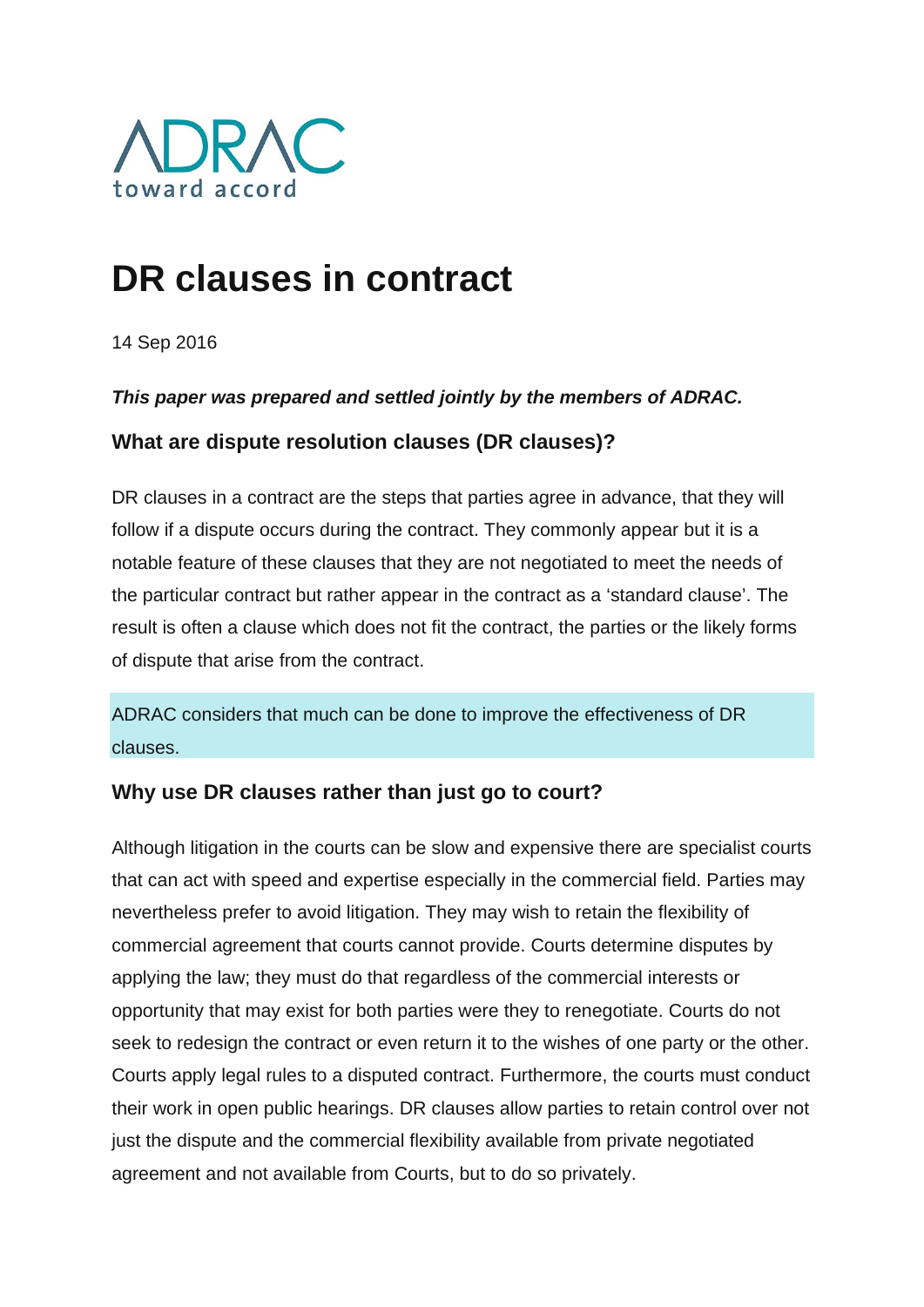## **Why do parties use DR clauses?**

DR clauses in contract provide parties with clear and quick pathways to manage disputes that could damage or terminate a contract and the commercial relationship that produced it. DR clauses can preserve commercial relationships, ensure all relevant persons know a dispute exists and what it is (useful when one or both parties are large organisations) and prevent a premature resort to litigation, when an effective and speedy commercial or other outcome of the dispute is achievable.

A DR clause can cover the risk of unnecessary termination of the contract or court battles about a contract that is fundamentally sound. It can prevent the descent of a dispute into a fight. It prevents damage to productive commercial relationships and reasonable communication. Pre-contractual negotiations cannot cover all contingencies. DR clauses allow the unknown or the oversight to be managed.

DR clauses in a contract can give the parties alternatives to the costs and delays of litigation and preserve the efficacy of a good commercial or other contractual arrangement.

### **What do DR clauses contain?**

Well-negotiated DR clauses can provide for notice of dispute, negotiation, mediation, arbitration or some other structured method of bringing the parties to resolution.

A requirement in a DR clause to negotiate may involve notifying a dispute to a particular person or officer in the other organisation. The provision may enable discussions to occur within a commercially effective timeframe. Such provisions are sometimes referred to as elevation clauses; they allow more senior officers or designated 'dispute officers' to become aware of and promptly manage a dispute that might otherwise 'languish' to become larger problems later.

Other DR provisions may identify some familiar type of dispute common in contracts of that type and make special provisions for them. Disputes about invoicing issues, delivery scheduling or technical matters (compliance with specifications, chemical, engineering or building matters) may be referred to arbitration. In that way the parties agree that the outcome shall be as found by an arbitrator or some agreed assessor.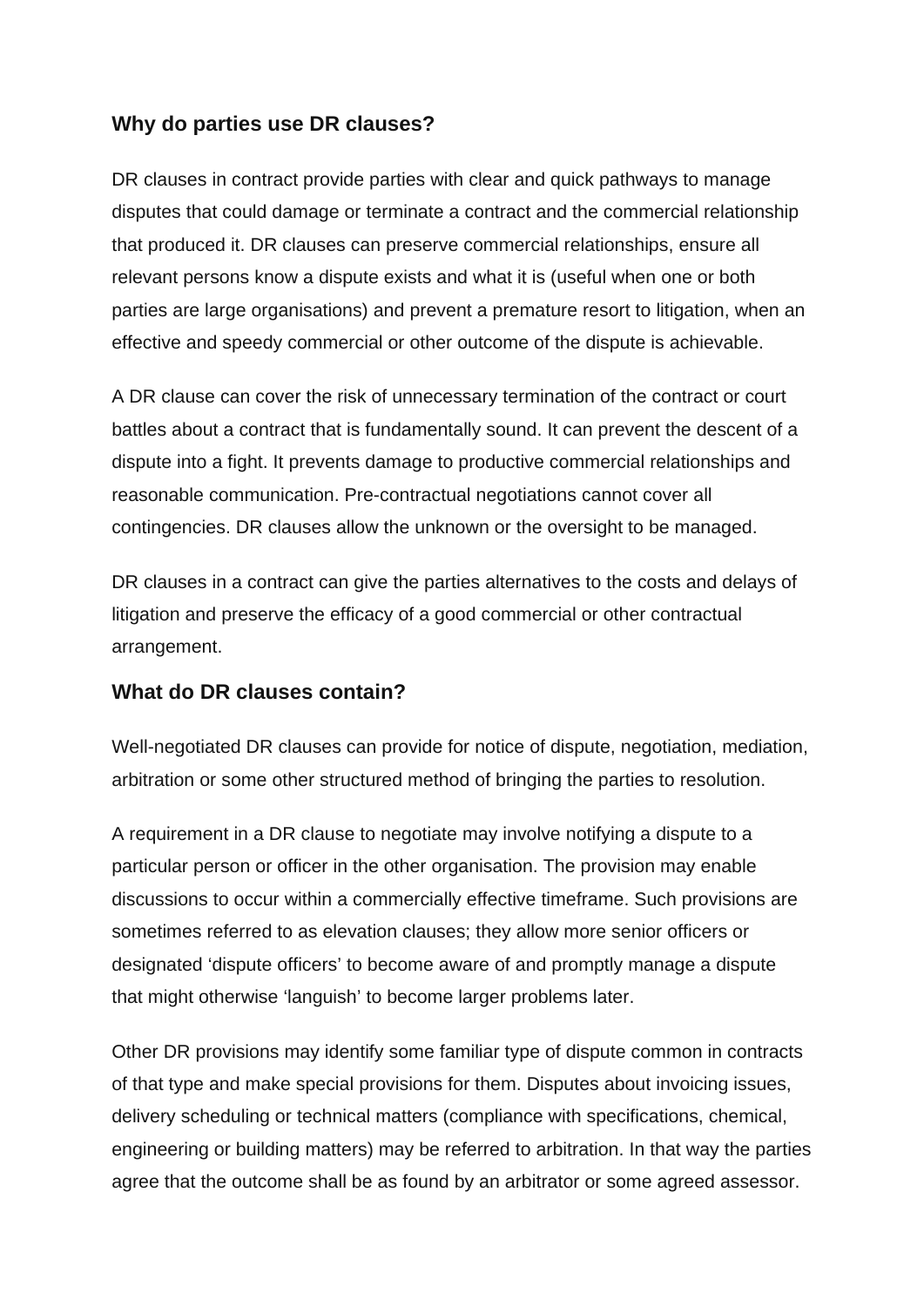Most forms of commercial dispute could be referred to arbitration or expert determination.

A DR clause may provide that other disputes especially those that require a speedy outcome, are referred to mediation to see if the parties can come to their own agreement, before resorting to other more structured forms of DR. Those other forms of DR could be next, or alternative steps, set out in the DR clause, or to litigation.

### **Are there time limits?**

Most good DR clauses need to be negotiated at the time of the formation of the contract to fit the commerciality of an agreement and therefore seek to have a dispute addressed and resolved in timeframes likely to minimize commercial damage.

Periods for negotiation, arbitration, mediation, expert determination or other forms of DR must generally be specified (to avoid uncertainty), but the limits chosen will be those the parties negotiate to meet the needs of their particular contract. Contracts involving perishable items or high value services may have urgent timeframes. Other forms of contract especially long term contracts may provide for the 'collection' or gathering of dispute to enable them to be dealt with together.

## **Do DR clauses exclude access to courts?**

Generally speaking the parties can agree in advance to manage dispute in a way the parties choose. Ultimately the jurisdiction of the court over a particular contract is a legal matter and courts can be asked to step in or determine dispute where a contract fails or a DR clause fails. Parties cannot agree to fully oust the jurisdiction of the courts to the exclusion of the court justice system. Nevertheless the courts will enforce the binding nature of DR clauses, the most obvious being the enforcement of a clause that requires a DR process to be undertaken before litigation. Courts may also require parties to pursue DR processes that are required by legislation. A common example relates to conciliation but there are others in the family dispute field.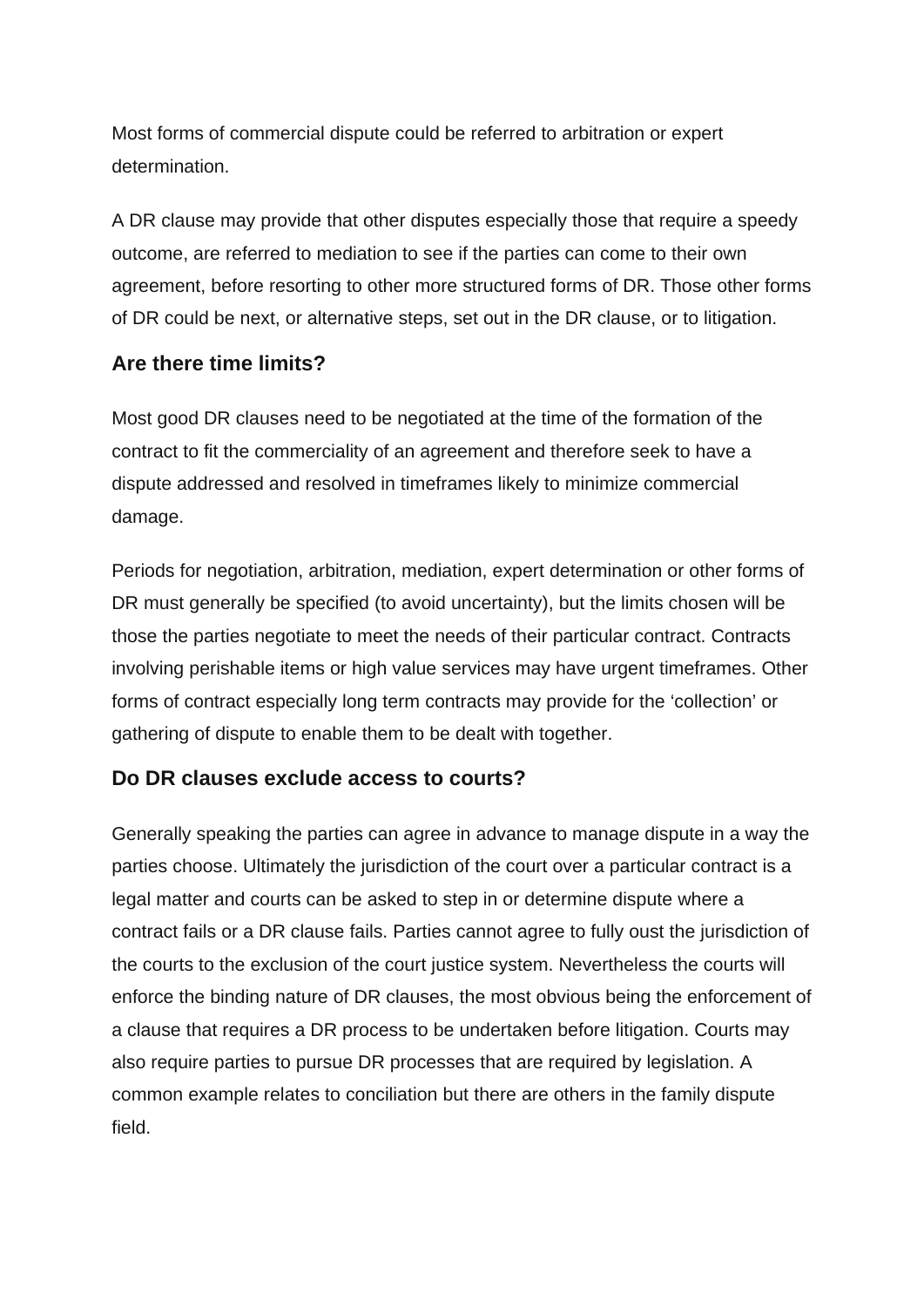The parties may choose to have certain types of dispute determined by arbitration or expert determination rather than the courts. The benefits to the parties are privacy, protection of commercial information and relationships, speed and cost. Parties can agree in advance for example, on the timeframe for an arbitration or expert determination but cannot do so for court hearings.

## **Can DR clauses produce binding outcomes?**

Parties can agree beforehand that they will be bound by the outcome of a DR process but the outcome would usually be binding in any event. For example the outcome of arbitration involves a hearing that is usually binding and excludes further action. Parties can agree, in advance, that expert determination will bind the parties. Mediation provisions may require parties to choose a mediator and attend mediation in good faith, but cannot 'require' the parties to reach agreement. A mediator may encourage and assist the parties to reach agreement but cannot make them do so. If however the parties do come to an agreement, the agreement is a contract and the usual rules apply, making the contract binding. See **Enforceability of ADR clauses in** contract.

## **What are common problems with DR clauses?**

The single largest problem with DR clauses relates to the insertion of 'standard' DR clauses without adapting the clause to the demands of the contract and the relationship between the parties. Ironically DR clauses are often included in a contract without sufficient or, indeed, any negotiation. ADRAC considers that a change in contract negotiation practice to include specific discussion about the appropriate form of DR clauses will have two beneficial effects:

- 1. The parties will by the nature of the exercise, come to consider where disputes could occur and that will cause a review of those areas of the contract that might prevent such disputes;
- 2. The DR clauses included in the contract will be tailored to meet the specific demands of the contract, the needs of the parties and the likely commercial consequences of a dispute.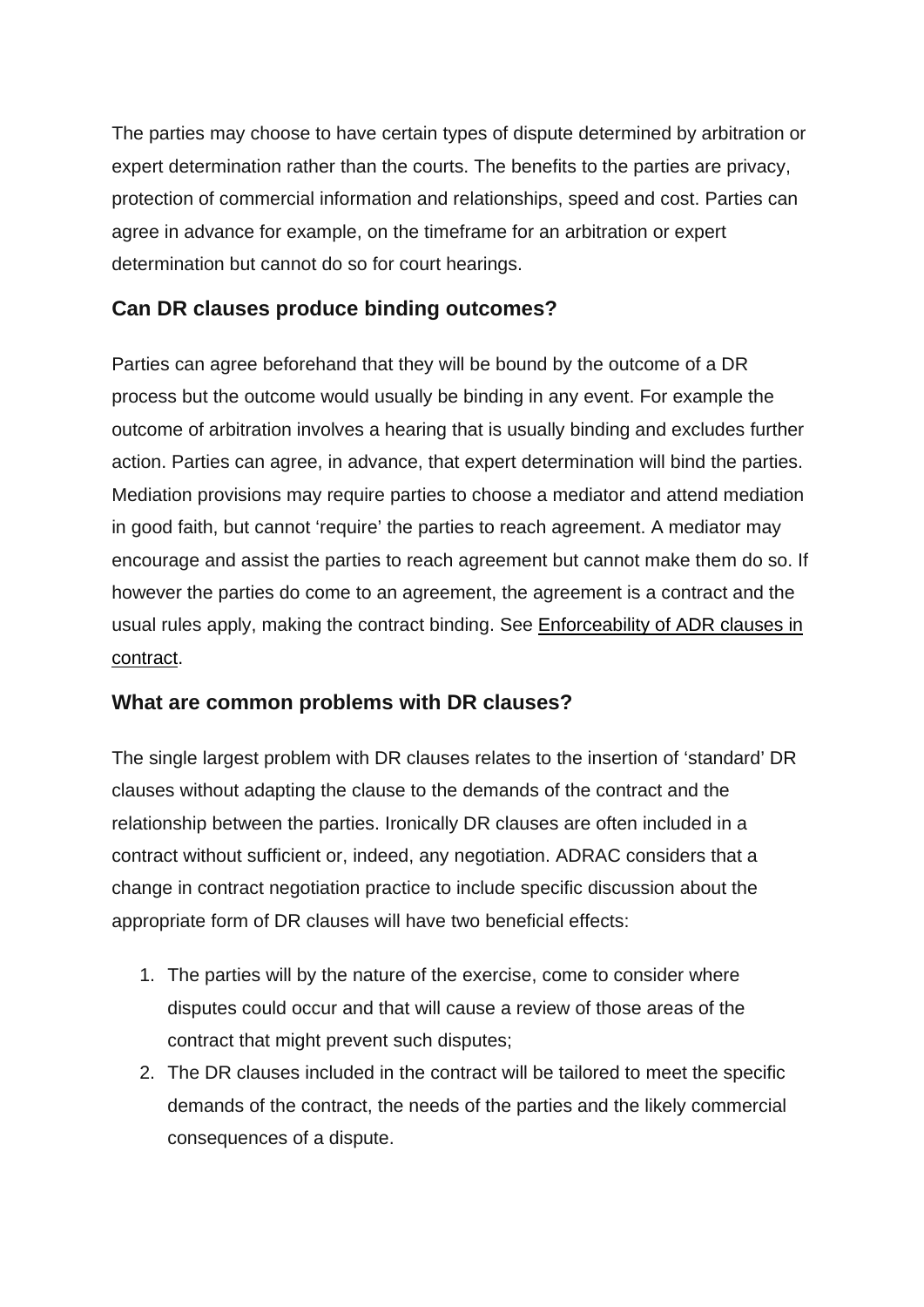When a dispute occurs the DR clauses may not have been (i) structured to meet timeframes required by the nature of the contract; (ii) adapted to the types of dispute that can commonly or predictably occur; and/or (iii) tailored to the dispute preferences of the parties. Some parties may benefit from elevation clauses that lift disputes quickly from the shop floor to management level. Some parties may prefer immediate referral of technical questions to expert determination. Most parties may prefer to be informed that the other party considers that a dispute exists. Some parties may agree to move straight to a particular court. ADRAC is of the view that consideration of practical issues of this type at the time of contact formation will have beneficial effects on the utility of the DR clauses negotiated.

In 2013 the National Alternative Dispute Resolution Advisory Council (NADRAC), was in the process of producing a report on DR Clauses in Government Contracts. It consulted with government lawyers, both AGS and in-house lawyers and widely in the private profession with legal firms in the top and mid-tiers and smaller firms involved in contractual work. Although abolition of NADRAC prevented completion of the DR clauses project, many of the members of NADRAC involved carried their experience of the project to ADRAC. It was the experience of those members that a good step to progressing the effectiveness of DR clauses was that the clauses be actively discussed with clients and among lawyers and be negotiated in the contract formation phase taking into account the features of the contract in question.

ADRAC plans to publish at a later stage a guide to the creation of DR clauses.

#### **What forms do DR clauses take?**

DR clauses take two principal forms. The first is the simple (usually single level) DR provision. The second is the multi-layered process which may prescribe various levels of DR before some particular final process (such as the courts or arbitration) is specified to determine an outcome to the dispute.

A simple clause may require that if a dispute among the parties is not resolved by agreement with 21 days of notification, it shall be submitted to an arbitrator (to be found from a specified course), with the arbitration to be completed within a specified time. Another form of single layered clause might require the parties to make contact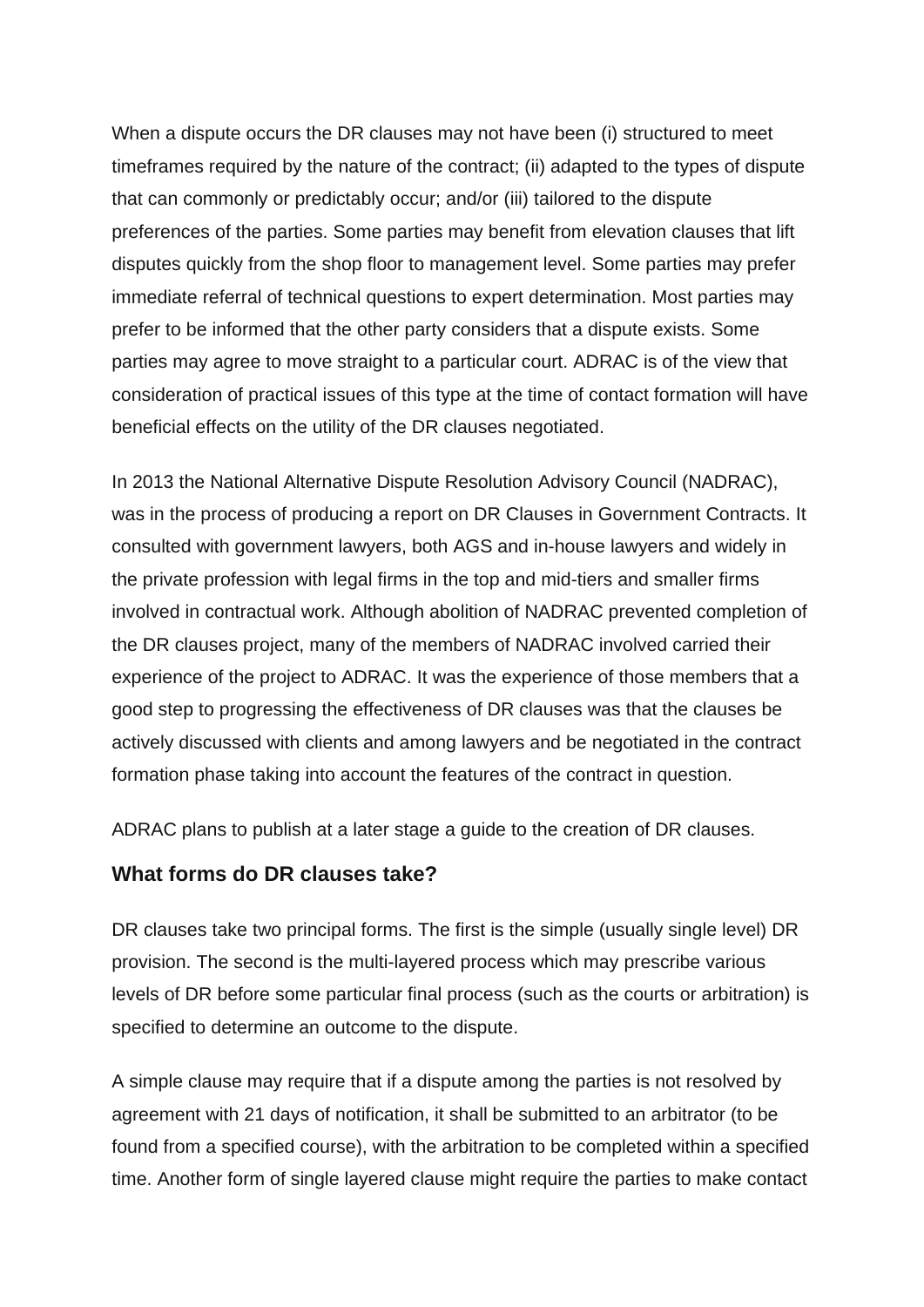at certain levels (e.g. the CEO of the smaller organisation with the production manager of the larger organisation) and failing agreement from that contact to use a mediator for a period not exceeding a week before resort to litigation.

Multi-layered clauses usually have as a goal achieving either a resolution by agreement or an imposed determination within a commercial timeframe. It will step up the intensity of the dispute resolution process in a way that responds to the contract but pursues a final outcome at each stage.

An example of a multi-layered process designed to manage dispute in a large and complex contract might have the following steps:

- 1. Where a party considers that a dispute exists in a particular area of the contract (penalty claims, quantum of supply, obligation to repair etc), the party shall serve notice within a specified period of an event occurring, on a specified office holder of the other party/parties.
- 2. Upon receiving that notice the receiving party shall within a specified period arrange to meet to seek agreement.
- 3. If no agreement is reached between the parties, the parties might agree to appoint a mediator from an agreed list or failing such agreement might agree to submit to the decision of a nominee who shall appoint a mediator, and conduct a mediation which would commence and complete within specified periods subject to agreements to enable extended time to complete mediation.
- 4. Failing agreement in mediation the parties agree that the matter shall be determined by binding arbitration (or expert evaluation if applicable).

The use of multi-layered clauses may produce a speedy outcome and failing negotiation or mediation, the benefits of arbitration remain available.

### **Are there model DR clauses?**

Model clauses abound and are freely available. It remains necessary in every case however to tailor the clauses to fit the needs of the parties to the contract.